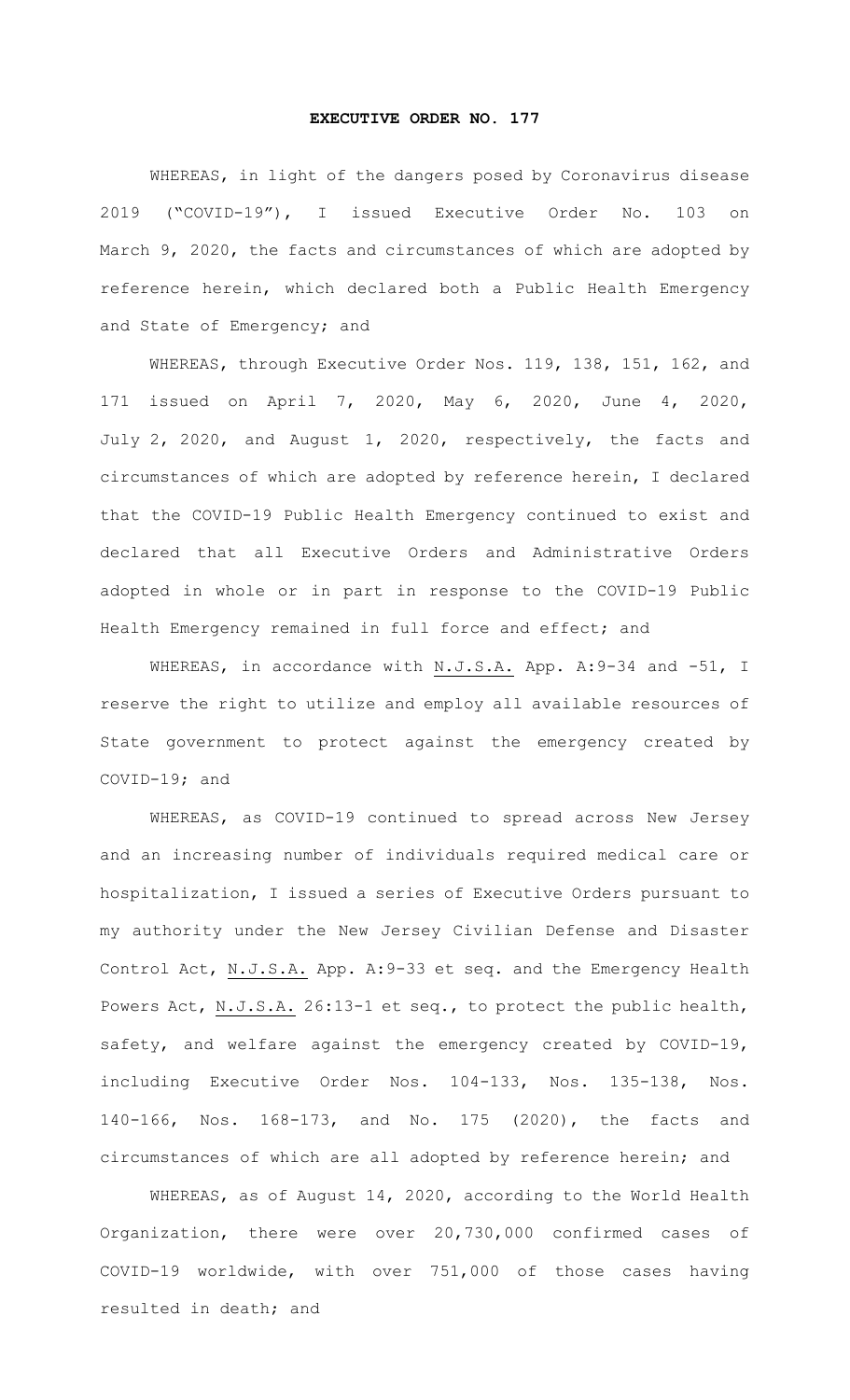WHEREAS, as of August 14, 2020, according to the Centers for Disease Control and Prevention ("CDC"), there were over 5,228,000 confirmed cases of COVID-19 in the United States, with over 166,000 of those cases having resulted in death; and

WHEREAS, as of August 14, 2020, there were over 187,000 positive cases of COVID-19 in New Jersey, with at least 14,064 of those cases having resulted in death; and

WHEREAS, there have been positive cases of COVID-19 in every county in New Jersey, and there have been deaths relating to COVID-19 in every county in New Jersey; and

WHEREAS, on March 19, 2020, I issued Executive Order No. 105, which declared that certain elections set to take place in March and April were postponed until May 12, 2020, because allowing those elections to proceed as they were originally planned during this unprecedented COVID-19 health crisis would create hardships and health risks for voters, poll workers, and candidates alike; and

WHEREAS, pursuant to Executive Order No. 120 (2020), the primary election set to take place on June 2, 2020, was postponed until July 7, 2020 ("July Primary Election"), because preparing for the election to take place in June during the potential height of the COVID-19 emergency would have negatively impacted election officials' preparation efforts; and

WHEREAS, on May 15, 2020, I issued Executive Order No. 144, which declared that the July Primary Election would be conducted primarily via vote-by-mail ballots with a minimum number of polling places open in each municipality; and

WHEREAS, I issued Executive Order No. 164 (2020), which postponed any election scheduled between July 7, 2020 and November 3, 2020, until November 3, 2020, and declared that no other elections may be held or proceed prior to November 3, 2020; and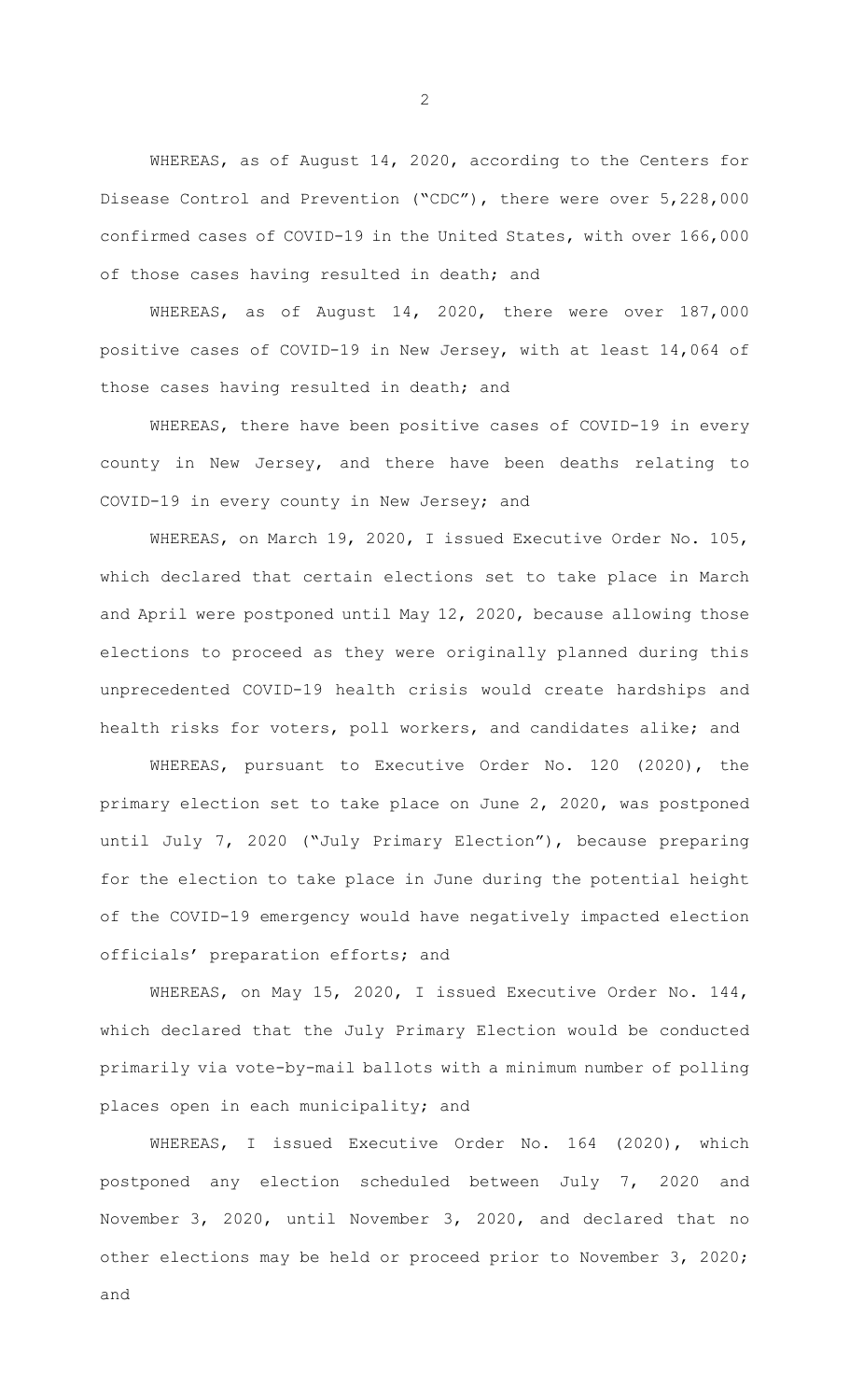WHEREAS, to accommodate the increase in vote-by-mail ballots, Executive Order No. 144 (2020) extended the time that ballots must be received by five (5) days, provided that such ballots must be postmarked by July 7, 2020, and received by July 14, 2020, in order to be counted; and

WHEREAS, Executive Order No. 144 (2020) extended the deadline to certify election results under N.J.S.A. 19:23-55 by five (5) days in order to account for the revised timeframe that Boards of Elections had to receive vote-by-mail ballots, thereby extending the certification deadline to July 24, 2020; and

WHEREAS, even as the rate of reported new cases of COVID-19 decreased, the ongoing risks presented by COVID-19 have meant that many of the State's current measures must remain in place, both to reduce additional new infections and to save lives; and

WHEREAS, the COVID-19 emergency and its impact are likely to extend for an as-yet-undetermined period of time; and

WHEREAS, the COVID-19 emergency makes it difficult for election officials, candidates, and voters to properly plan and prepare for and fully participate in the general election on November 3, 2020 ("November General Election") if it was to proceed as it would under normal circumstances; and

WHEREAS, States generally have discretion to dictate the time, manner, and place of elections in the absence of controlling federal law; and

WHEREAS, pursuant to 3 U.S.C. §1, the presidential election shall be held on the Tuesday after the first Monday in November, which is November 3, 2020; and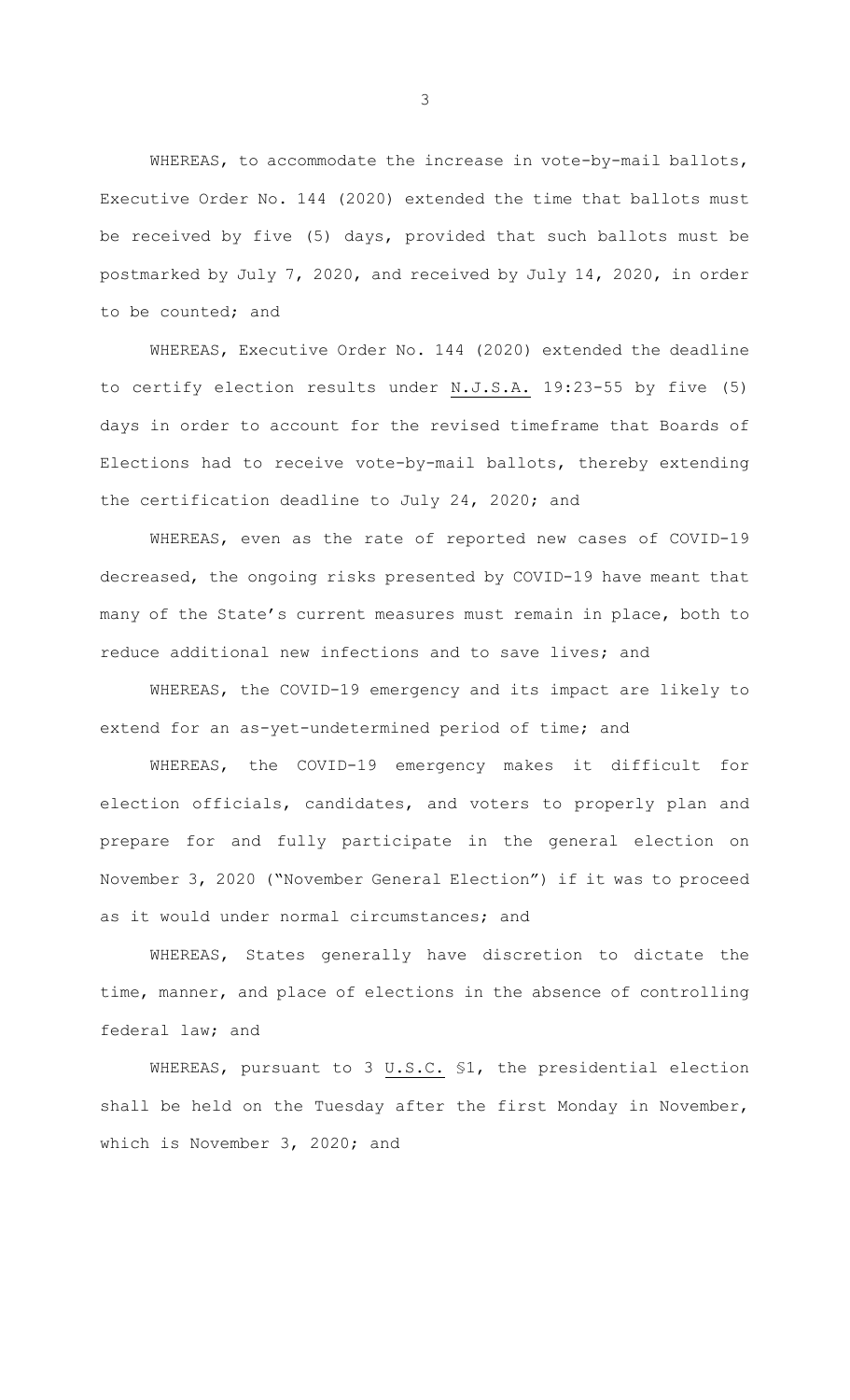WHEREAS, pursuant to 3 U.S.C. \$7 and N.J.S.A. 19:36-1, the State's electors for President and Vice President must meet and vote on the first Monday after the second Wednesday in December, which is December 14, 2020; and

WHEREAS, the results of the November General Election must be certified in advance of the federal deadline for the meeting of electors; and

WHEREAS, although the dates for the November General Election and the meeting of electors are established by federal law and cannot be changed, allowing the November General Election to proceed as it would under normal circumstances during this unprecedented COVID-19 health crisis will create hardships and health risks for voters, poll workers, and candidates alike; and

WHEREAS, the county Boards of Elections had difficulty retaining poll workers for the July Primary Election due to the COVID-19 pandemic and are likely to face the same issue for the November General Election so long as the health crisis exists; and

WHEREAS, election officials require flexibility and sufficient lead time to adapt their locality's voting infrastructure to confront the magnitude of the public health and safety risks of the COVID-19 pandemic; and

WHEREAS, failing to take proactive actions to mitigate the adverse impacts of the current health crisis on the upcoming November General Election carries the risk of disenfranchising citizens; and

WHEREAS, social distancing measures are required for a period of as-yet-undetermined duration, and the COVID-19 outbreak may have significant effects on New Jersey's voting systems as long as social distancing measures are in place and for some time thereafter; and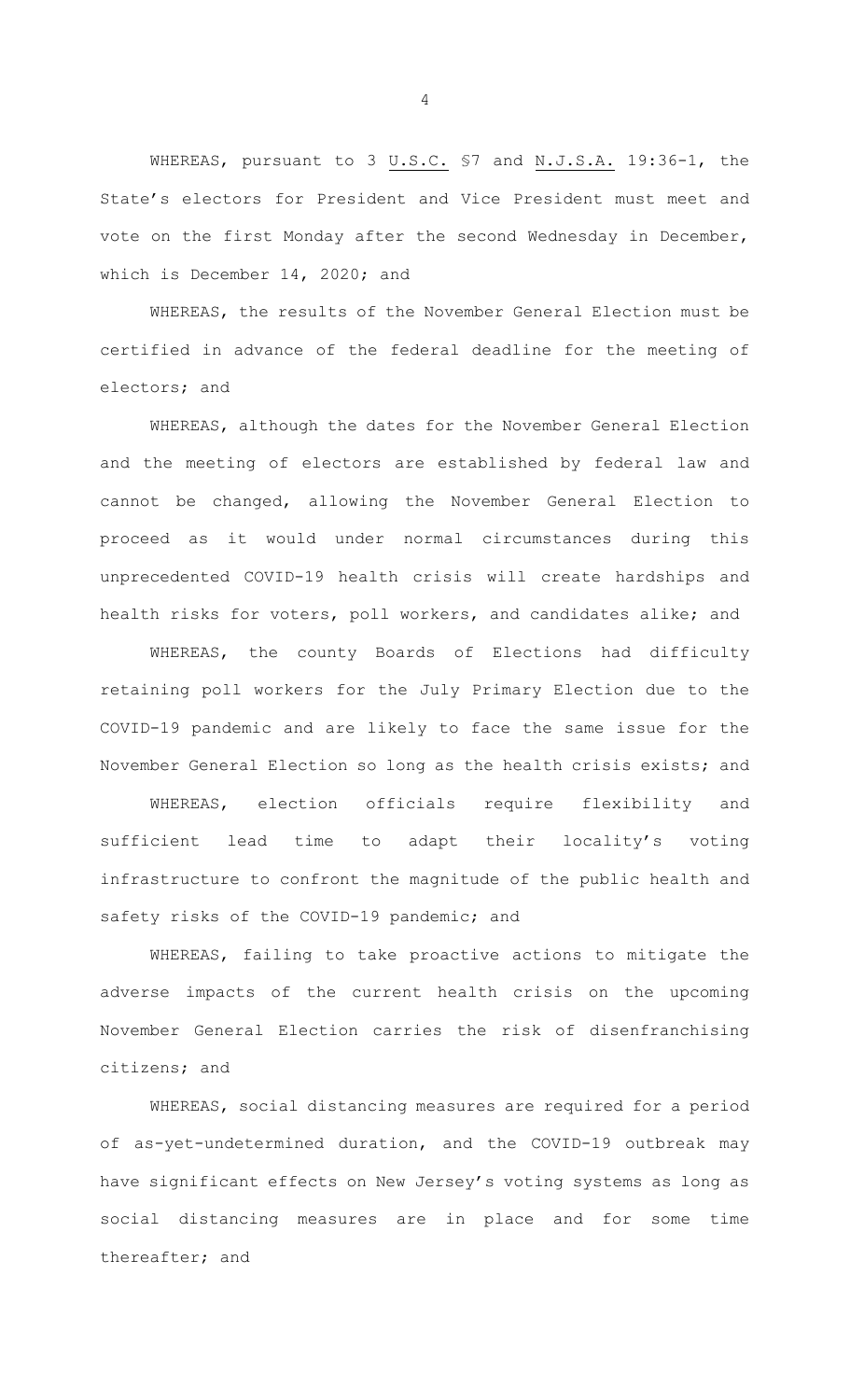WHEREAS, failing to offer voters a ready alternative to reporting to public polling locations to vote in the upcoming November General Election in the midst of the COVID-19 crisis will hinder public participation in the democratic process, particularly among elderly and immune-compromised voters, and undermine the legislative intent of provisions such as N.J.S.A. 19:8-2 and 19:8-3.1, which are designed to ensure that such voters can exercise their right to vote; and

WHEREAS, the United States Post Office has advised that voters must use First-Class postage to return their ballots to the county Boards of Elections so that it will be delivered 2-5 days after it is received by the Postal Service, and recent reports have indicated that mail is taking longer for delivery than is typical; and

WHEREAS, in July the United States Post Office sent letters to the county Boards of Elections advising that mail-in ballots were in the mail stream on or before the July Primary Election, notwithstanding the postmark on the ballots and that the ballots were delivered to the county Boards of Elections the day after the July Primary Election; and

WHEREAS, the United States Post Office has advised that international mail service has been suspended to and from sixty-seven (67) destinations, see https://about.usps.com/newsroom/service-alerts/international/welcome.htm, for further details; and

WHEREAS, the Constitution and statutes of the State of New Jersey, particularly the provisions of N.J.S.A. 26:13-1 et seq., N.J.S.A. App. A: 9-33 et seq., N.J.S.A. 38A:3-6.1, and N.J.S.A. 38A:2-4 and all amendments and supplements thereto, confer upon the Governor of the State of New Jersey certain emergency powers, which I have invoked;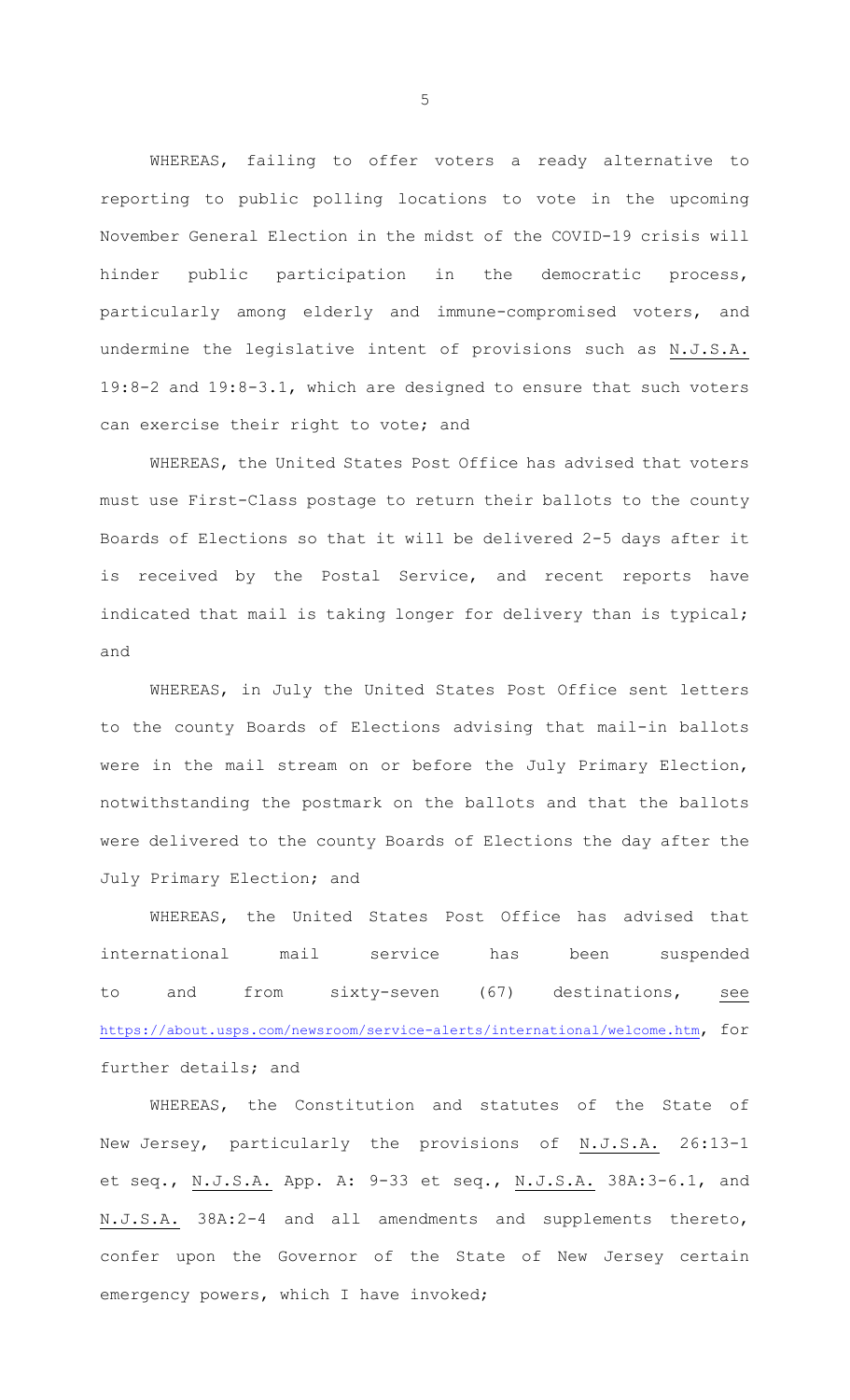NOW, THEREFORE, I, PHILIP D. MURPHY, Governor of the State of New Jersey, by virtue of the authority vested in me by the Constitution and by the Statutes of this State, do hereby ORDER and DIRECT:

1. The November General Election shall be conducted primarily via vote-by-mail ballots, which will be sent to all "Active" registered voters without the need for an application to receive a vote-by-mail ballot.

2. All vote-by-mail return envelopes shall have prepaid First-Class postage in order to facilitate the proper delivery of all cast vote-by-mail ballots.

3. The requirements of N.J.S.A. 19:14-25 that sample ballots be sent shall be suspended. In lieu of sending a sample ballot, the appropriate county official, as identified in N.J.S.A. 19:14-25, shall send notice to all "Active" voters, pursuant to N.J.S.A. 19:14-21, advising of the voter's polling place, the URL to the Division of Election's website that contains polling place information, locations of secure ballot drop boxes within the county, information on where to obtain a sample ballot prior to the election, a statement indicating that a sample ballot will be available at the polling place on the day of the election, and, if applicable, information on a county website where a sample ballot may be viewed. This notice in lieu of a sample ballot shall be sent return receipt requested as required by N.J.S.A. 19:14-23. The time to mail the notice in lieu of a sample ballot, under N.J.S.A. 19:14-25, shall be modified such that the notices are to be mailed by October 23, 2020.

4. To the extent possible, each county shall have at least a total of ten (10) secure ballot drop boxes in locations that are readily accessible to the registered voters within the county. To the best of their ability, the county Boards of Elections shall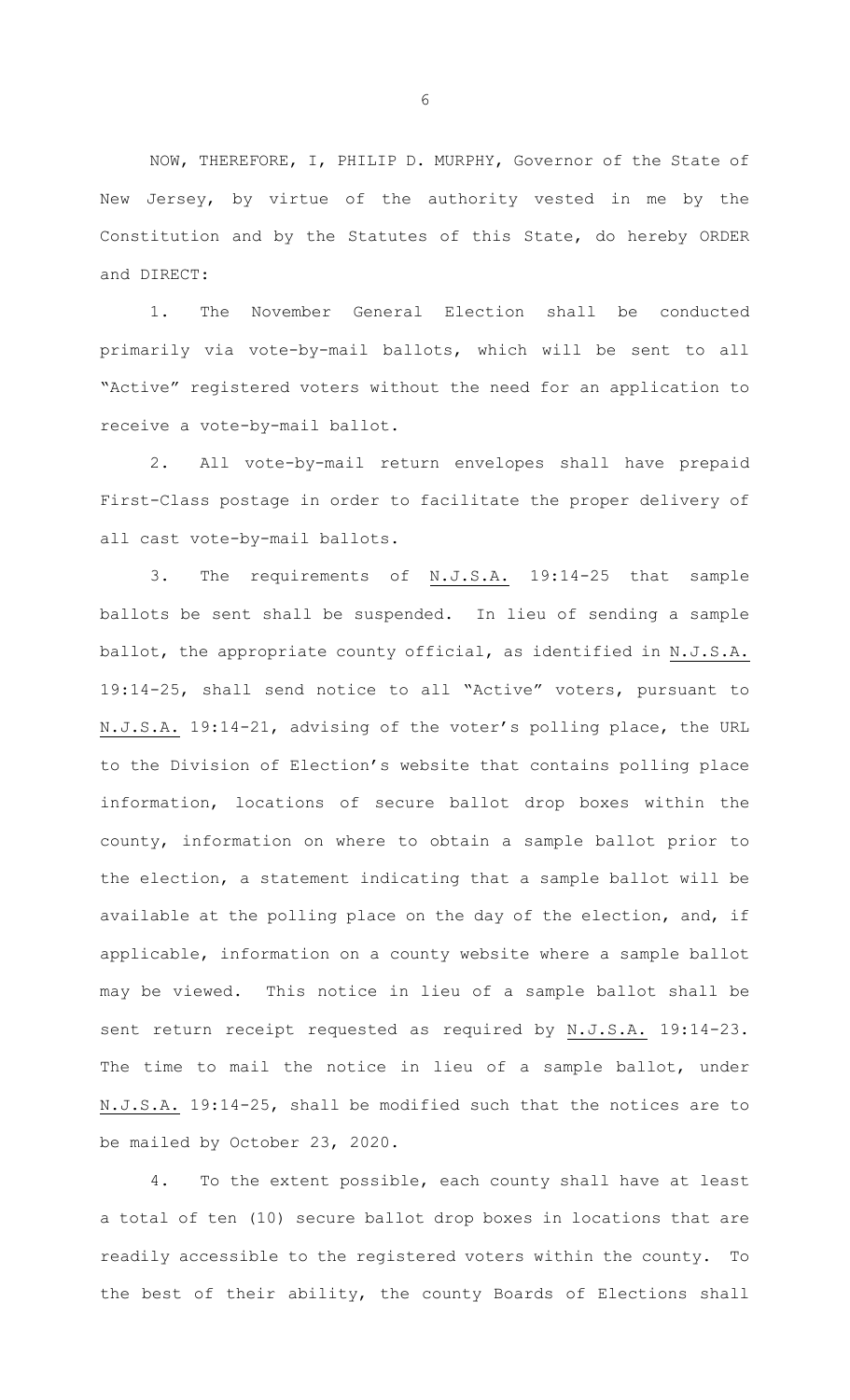place secure ballot drop boxes based on geographic location and population density to best serve the voters of each county. The Secretary of State shall establish guidelines for the placement of the ballot drop boxes, the security of the ballot drop boxes, and the schedule for ballot pickup from the ballot boxes.

5. All public primary and secondary schools shall be closed to in-person instruction on November 3, 2020, and pursuant to N.J.S.A. 19:8-2, the authorities in charge of such schools shall not deny the request of county Boards of Elections for use of their buildings as polling places. All public primary and secondary schools shall work cooperatively with the county elections officials for the delivery of the necessary equipment for the November General Election.

6. Each county shall open a minimum of at least one (1) polling place in each municipality. Each county shall open a minimum of fifty (50) percent of its regularly used polling places, and may open more than the minimum number of its regularly used polling places. If a county Boards of Elections is unable to reach a minimum of fifty (50) percent of its regularly used polling places, the county Boards of Elections must utilize schools or other large facilities to serve as large voting centers, which will accommodate more voting districts in one polling place. To the best of their ability, the county Boards of Elections shall select polling places based on geographic location and population density to best serve the voters of each municipality. County Boards of Elections must ensure that polling places and poll workers implement, at a minimum, the following requirements:

> a. Limit occupancy within all polling places to a number that permits voters to maintain a distance of six feet between each other and poll workers at any time;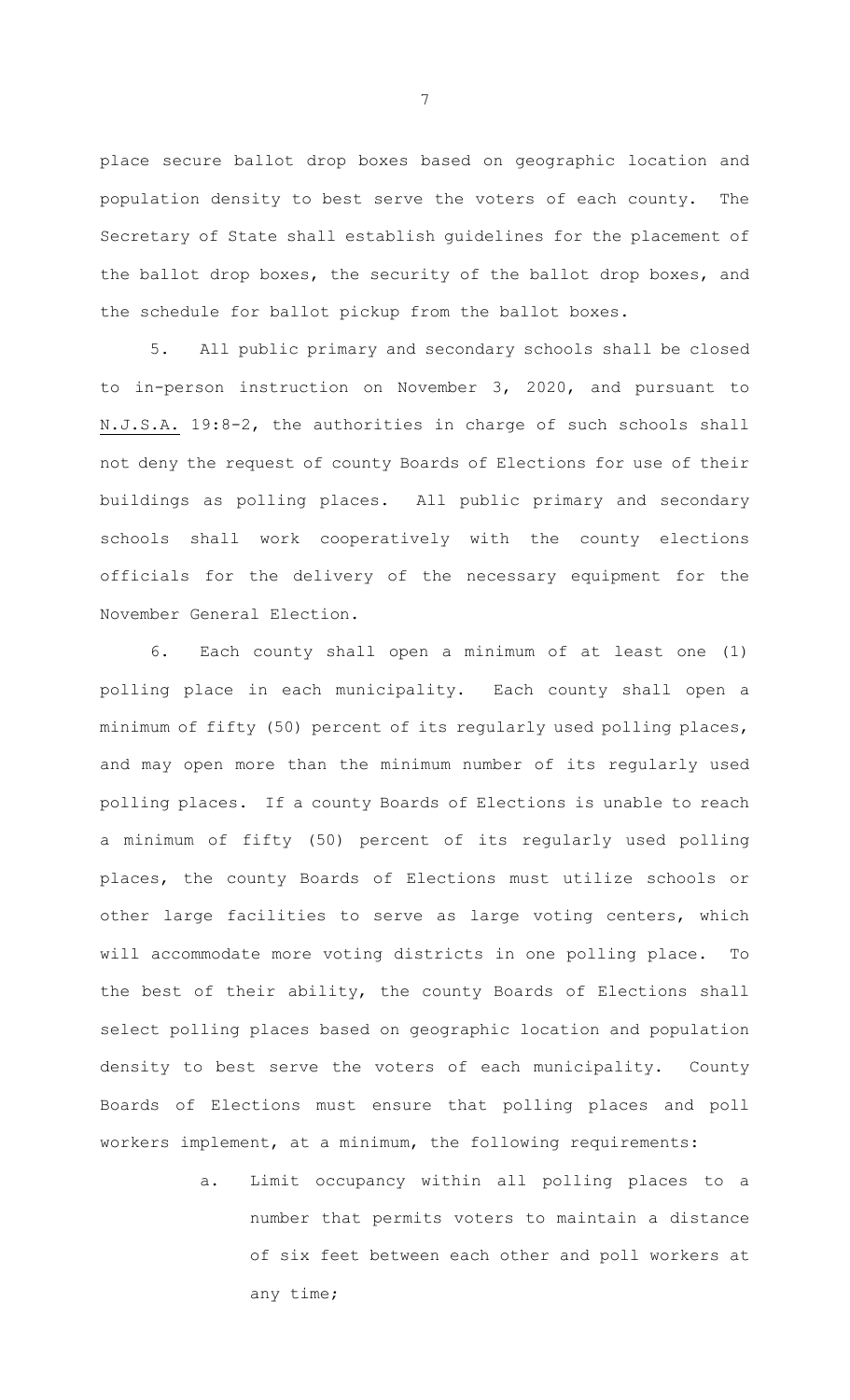- b. Ensure six feet of distance between voters and ensure six feet of distance between voters and poll workers through the demarcation of six feet of spacing in voter lines and poll worker stations to demonstrate appropriate spacing for social distancing;
- c. Require infection control practices, such as regular hand washing, coughing and sneezing etiquette, and proper tissue usage and disposal;
- d. Provide poll workers break time for repeated handwashing throughout their shifts;
- e. Require frequent sanitization of high-touch areas in polling places consistent with CDC guidelines as of the date of the election;
- f. Place conspicuous signage at entrances and throughout the polling place alerting poll workers and voters to the required six feet of physical distance;
- g. Provide sanitization materials, such as hand sanitizer and sanitizing wipes, to poll workers, voters, and those accompanying voters;
- h. Require poll workers to adhere to CDC guidelines as of the date of the election regarding face coverings while in the polling place, except where doing so would inhibit that individual's health, and require poll workers to wear gloves when in contact with voters and those accompanying voters. County Boards of Elections must provide any required face coverings and gloves for poll workers, without charge to the poll workers. If a poll worker refuses to wear a required cloth face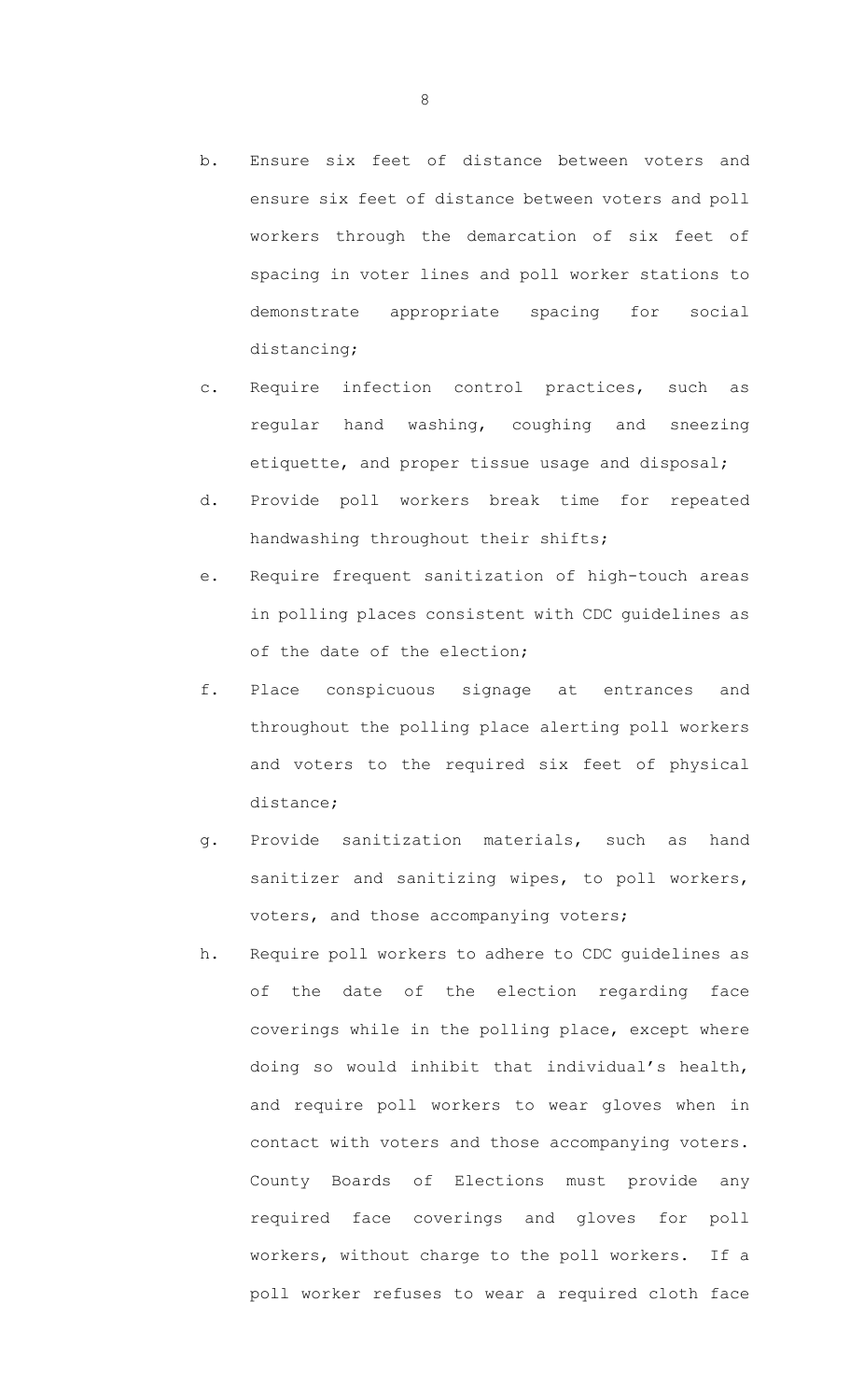covering for non-medical reasons, then a county Board of Elections may decline entry to the individual. Nothing herein should prevent a poll worker from wearing a surgical grade mask or other more protective face covering if the individual is already in possession of such equipment. Where a poll worker declines to wear a required face covering at a polling place due to a medical condition that inhibits such usage, they shall not be required to produce medical documentation verifying the stated condition;

- i. Require appointed challengers to adhere to CDC guidelines as of the date of the election regarding face coverings while in the polling places and while in any location where the challenger is serving in such a capacity, such as while observing the counting of ballots. If an appointed challenger refuses to wear a required cloth face covering, then a county Board of Elections may decline entry to the individual; and
- j. Strongly encourage voters and those accompanying voters to adhere to any CDC guidelines as of the date of the election regarding face coverings while inside polling places except where doing so would inhibit that individual's health. County Boards of Elections may provide such face coverings for voters and those accompanying voters, without charge to them. If a voter or person accompanying a voter refuses to comply with the CDC guidelines, a poll worker shall not deny entry to the voter or person. Nothing herein should prevent a voter from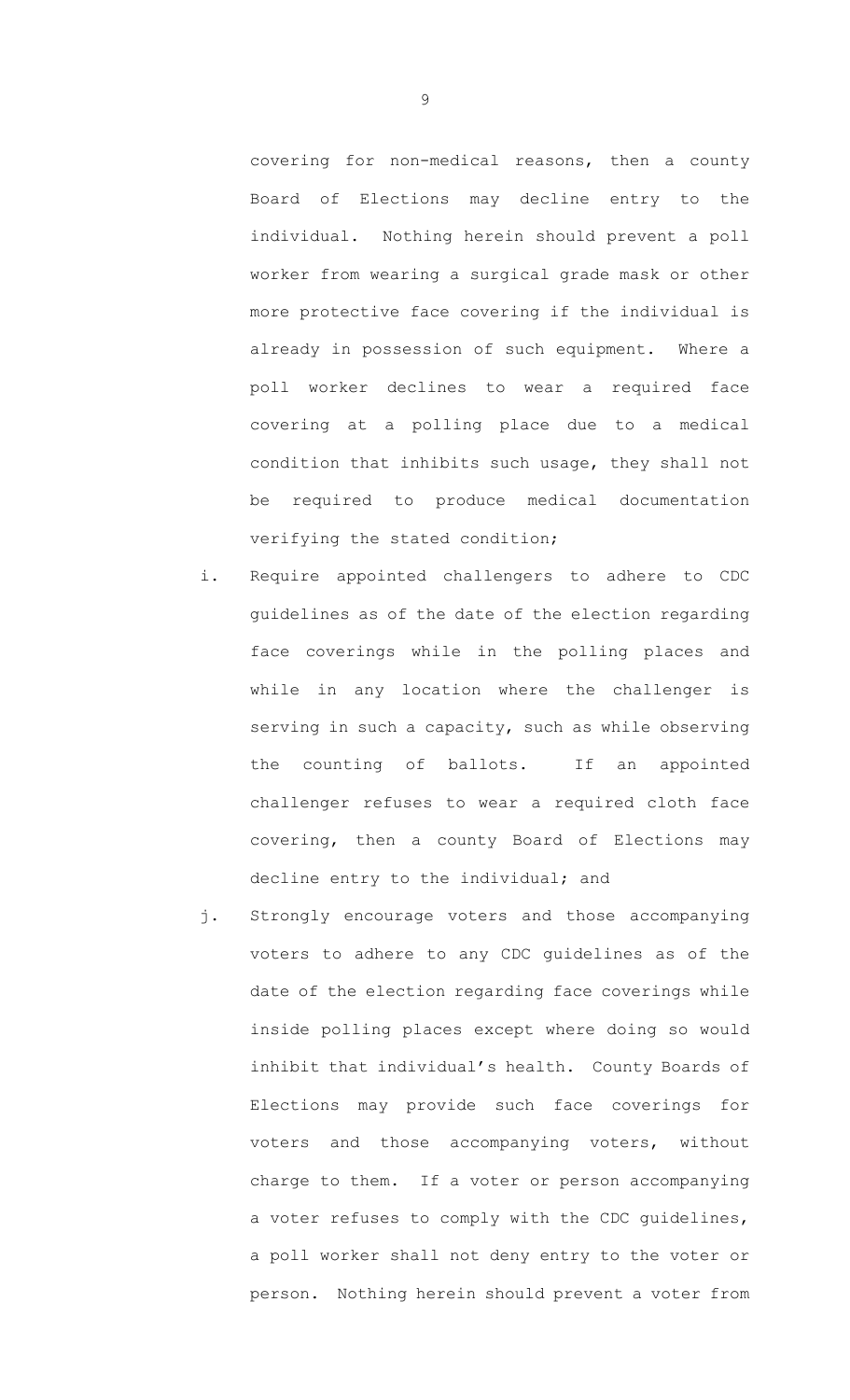wearing a surgical grade mask or other more protective face covering if the individual is already in possession of such equipment.

7. The Secretary of State may modify the requirements of N.J.S.A. 19:31-21 concerning the use of poll books and the information contained therein as necessary to address the procedure by which the November General Election will be conducted under this Order, and the needs resulting therefrom.

8. Any voter who appears at a polling place on the day of the November General Election and does not return a voted mail-in ballot, pursuant to paragraph 9 of the Order, shall vote via a provisional ballot, except that accommodations will be made for voters with disabilities.

9. Pursuant to N.J.S.A. 19:63-16, the county Boards of Elections shall designate each polling place as a location to receive voted mail-in ballots. A voter may return only the mailin ballot that they personally voted to their designated polling place. The Secretary of State shall establish appropriate standards for the acceptance of mail-in ballots, including, but not limited to, the poll worker verification that the voter returning the voted mail-in ballot at the polling place is the individual who voted the mail-in ballot, the securing of the returned mail-in ballots, and the return of the mail-in ballots to the county Boards of Elections after the close of polls.

10. Each polling place shall have signage that provides the location of all ballot drop boxes in the county in which the polling place is located.

11. The time restrictions of N.J.S.A. 19:63-9 shall be modified as follows: vote-by-mail ballots shall be mailed to all "Active" voters on or before the 29th day before the November General Election and in a manner to ensure the timely receipt and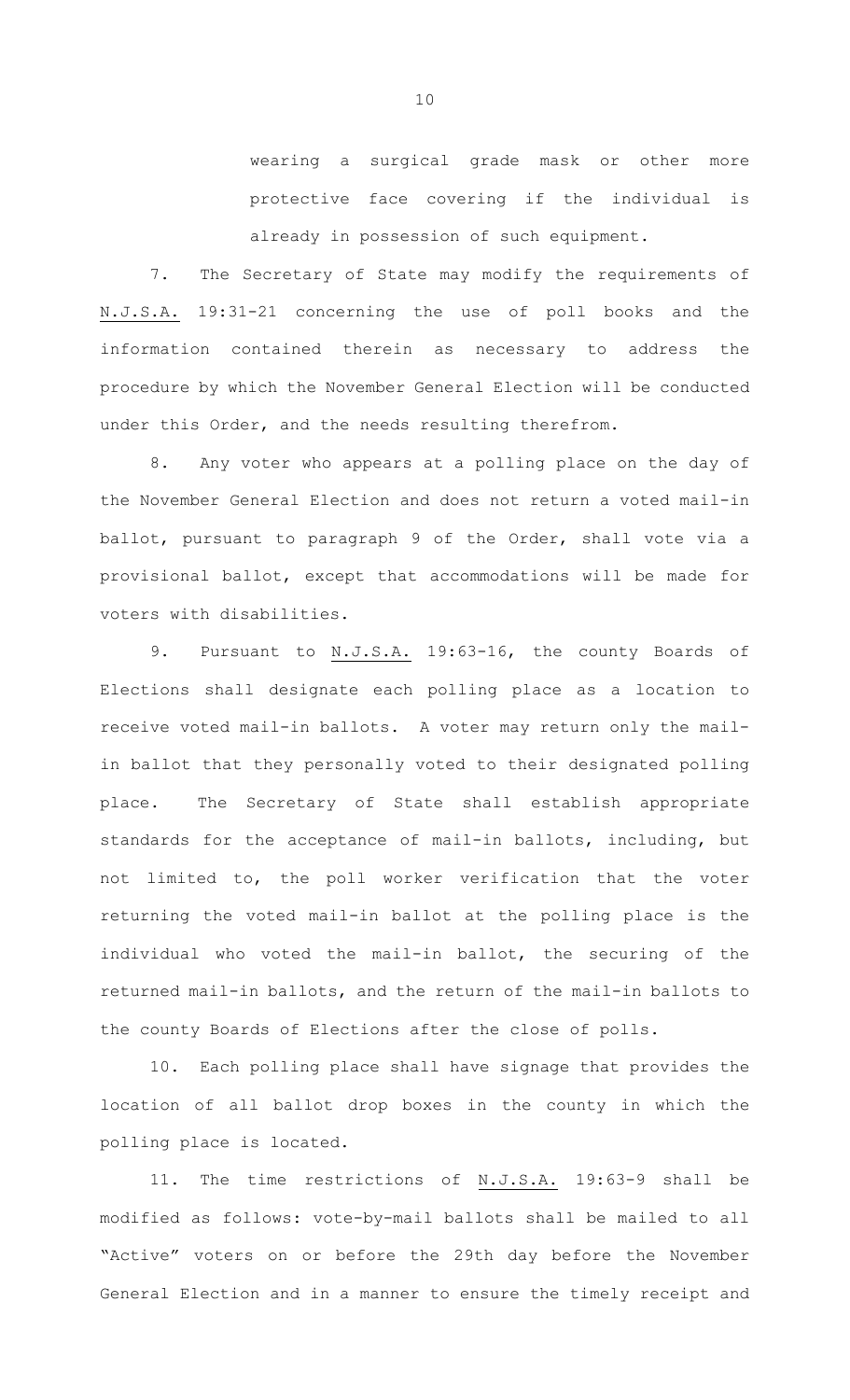return of ballots for counting in the November General Election, and whenever the county Clerk forwards a mail-in ballot by mail to a voter between the 29th day and the 13th day before the November General Election it shall be transmitted within three (3) business days of receipt of the application and in a manner to ensure the timely receipt and return of ballot for counting in the November General Election. All other provisions of N.J.S.A. 19:63-9 remain, and this paragraph does not modify the requirements set forth in the Uniformed and Overseas Citizens Absentee Voting Act, 52 U.S.C. §20302(a)(8)(A).

12. To allow enough time for the county Clerks to print and mail the ballots to voters, the following deadlines are modified as follows: the deadline to submit a public question for November school board elections to the county Clerk by the School Board Secretary, pursuant to N.J.S.A. 19:16-4, shall be August 31, 2020; the last day a vacancy may occur for primary election nominees for the November General Election, under N.J.S.A. 19:13-20, shall be August 29, 2020; the deadline to fill a vacancy in the primary election nominees for the November General Election, under N.J.S.A. 19:13-20, shall be August 31, 2020; the deadline to apply for a mail-in ballot by mail, under N.J.S.A. 19:63-3, shall be October 23, 2020; and the deadline for returning a vote-by-mail application in-person in N.J.S.A. 19:63-3(d) shall be suspended.

13. Vote-by-mail ballots shall be processed and canvassed in accordance with guidelines provided by the CDC, the New Jersey Department of Health, and the respective county departments of health.

14. To account for the increase in vote-by-mail ballots and to ensure that registered voters' efforts to vote are not impacted by delays in the postal service, the requirements of N.J.S.A. 19:59-15(d) shall be suspended and the ballot-return deadline in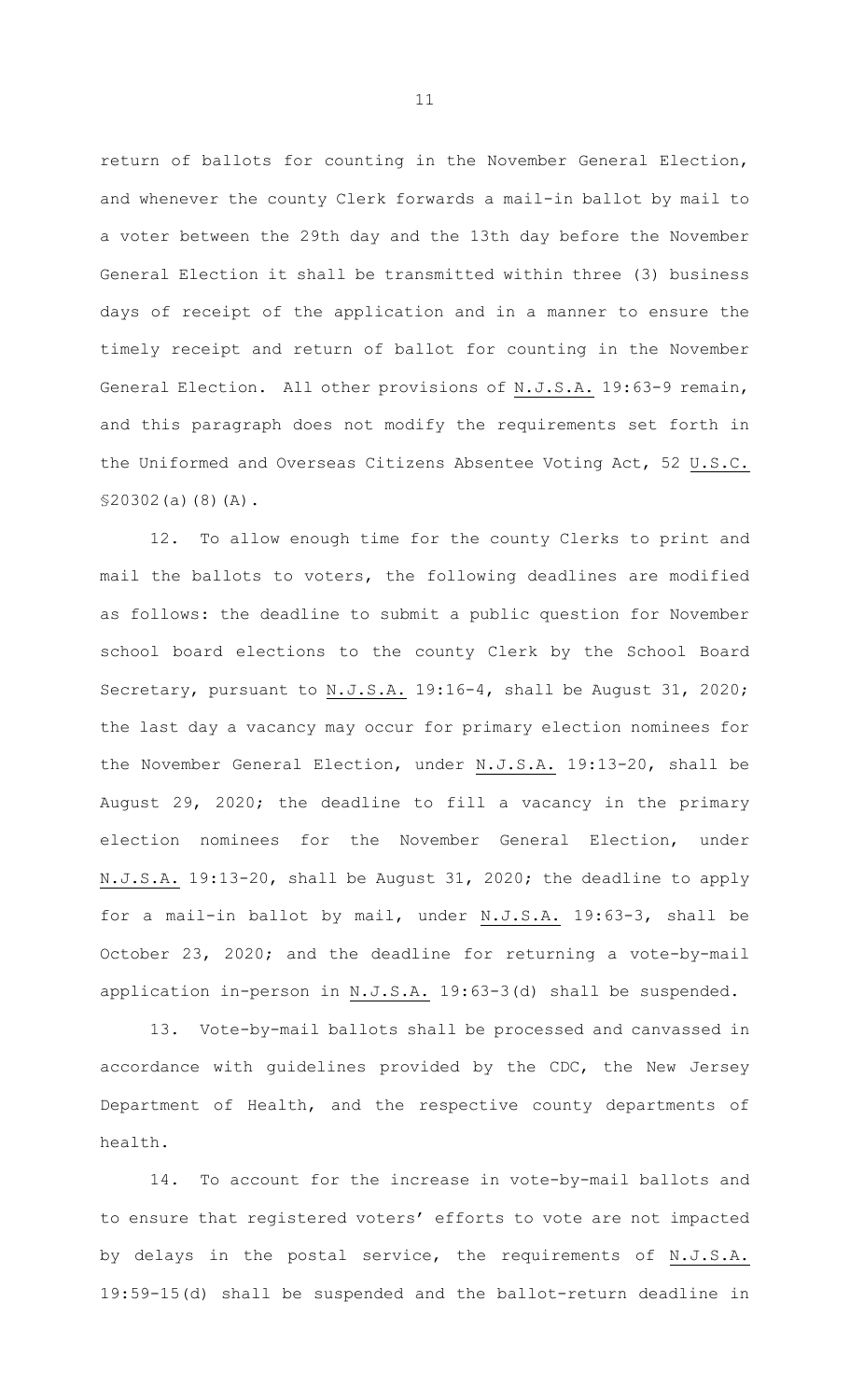N.J.S.A. 19:63-22 shall be suspended. Every vote-by-mail ballot that is postmarked on or before November 3, 2020, and that is received by November 10, 2020, at 8:00 p.m. shall be considered valid and shall be canvassed, assuming the ballot meets all other statutory requirements. Additionally, every ballot without a postmark, and ballots mis-marked and confirmed by the post office that those ballots were received by the post office on or before November 3, 2020, that is received by the county Boards of Elections from the United States Postal Service within forty-eight (48) hours of the closing of polls on November 3, 2020, shall be considered valid and shall be canvassed, assuming the ballot meets all other statutory requirements.

15. To account for the increase in vote-by-mail ballots and to provide the county Boards of Elections sufficient time to canvass the returned ballots, N.J.S.A. 19:63-18 is hereby suspended. The county Boards of Elections may continue the counting of ballots beyond the close of polls on November 3, 2020, and may adjourn counting after 11:00 pm on November 3, 2020 to immediately continue counting at 9:00 am on November 4, 2020, and continue every business day thereafter, until the counting is completed within the limits of this Order.

16. In order to expedite the signature-verification process outlined in N.J.S.A. 19:63-17, the county Boards of Elections shall meet at least four (4) days per week starting October 13, 2020. Voters whose ballots are rejected pursuant to N.J.S.A. 19:63-17, for a missing or discrepant signature, shall be given the opportunity to cure the signature defect in accordance with procedures established by the Secretary of State.

17. Because of the need to meet the federal deadlines for the State's electors to meet, the meeting of the county Board of Canvassers, under N.J.S.A. 19:19-1, must occur on or before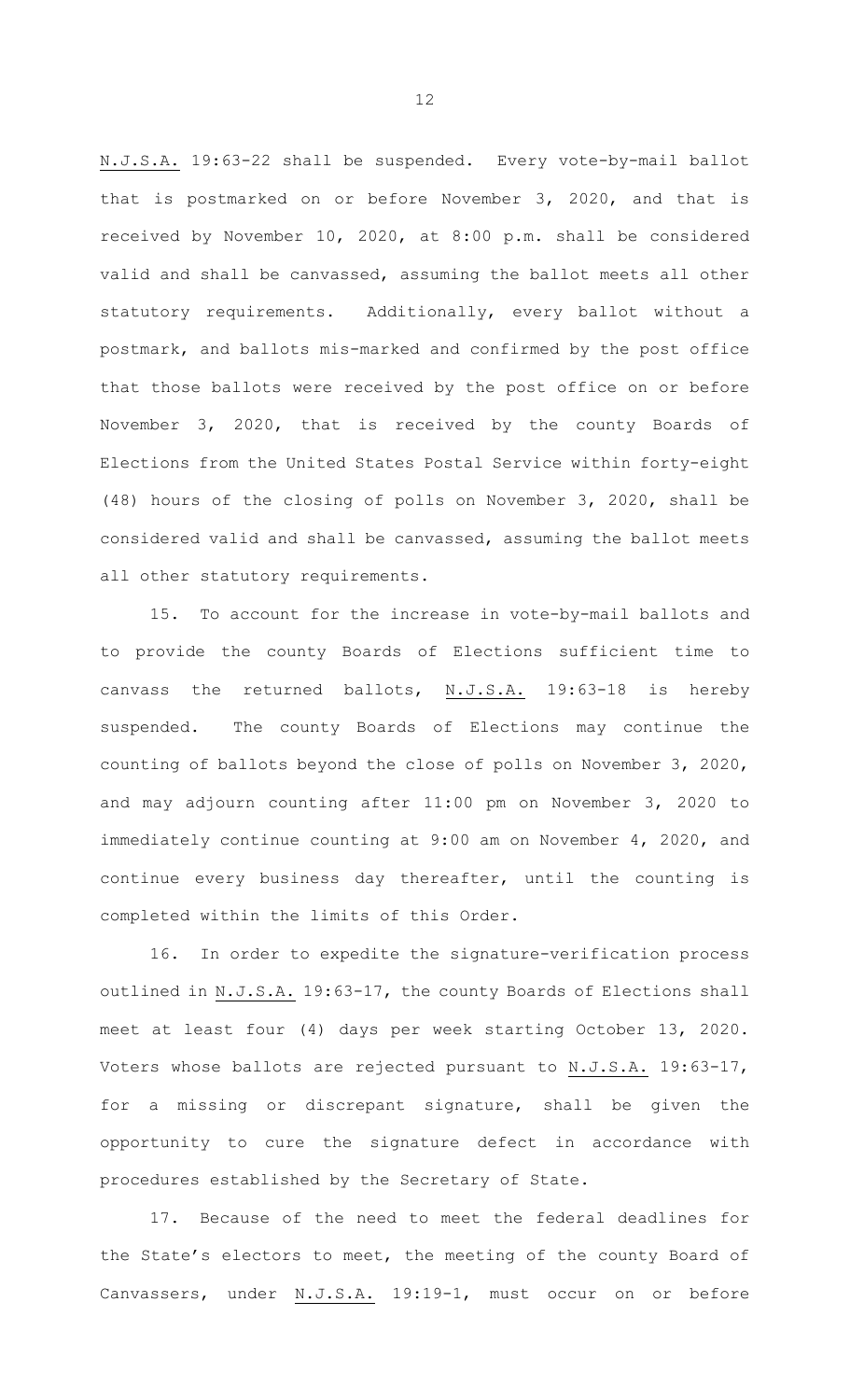November 20, 2020 to certify the results of the November General Election, and no extension under  $N.J.S.A.$  19:19-4 or -6 shall be sought. The county Clerks' transmittal of the Official November General Election Results to the Secretary of State, under N.J.S.A. 19:19-13, must occur on or before November 23, 2020, and the county Clerks may not seek an extension of this deadline. The meeting of the Board of State Canvassers, under N.J.S.A. 19:21-1, shall occur on or before December 8, 2020 to certify the results of the November General Election.

18. To allow for greater flexibility in obtaining poll workers, the county-resident requirement for poll workers set forth in N.J.S.A. 19:6-2 is hereby suspended.

19. Due to the limited number of polling places that will be open for the November General Election, the 1,000-foot limitation on the location of polling places set forth in N.J.S.A. 19:8-2 shall be suspended.

20. Due to the suspension of N.J.S.A. 19:63-22 and N.J.S.A. 19:63-18, the time to prepare reports pursuant to N.J.S.A. 19:53B-21 and 19:53C-21 is extended to November 23, 2020.

21. To allow enough time for results to be certified prior to the meeting of electors, N.J.S.A. 19:61-9(c)(8) is suspended, and counties may certify their election results prior to the commencement of the election audit required in N.J.S.A. 19:61-9.

22. The Secretary of State shall establish other appropriate standards for ensuring that all voters with disabilities are able to exercise their right to vote in the November General Election.

23. The Secretary of State and county election officials, as appropriate, shall coordinate with the United States Postal Service to facilitate proper delivery of ballots by the United States Postal Service.